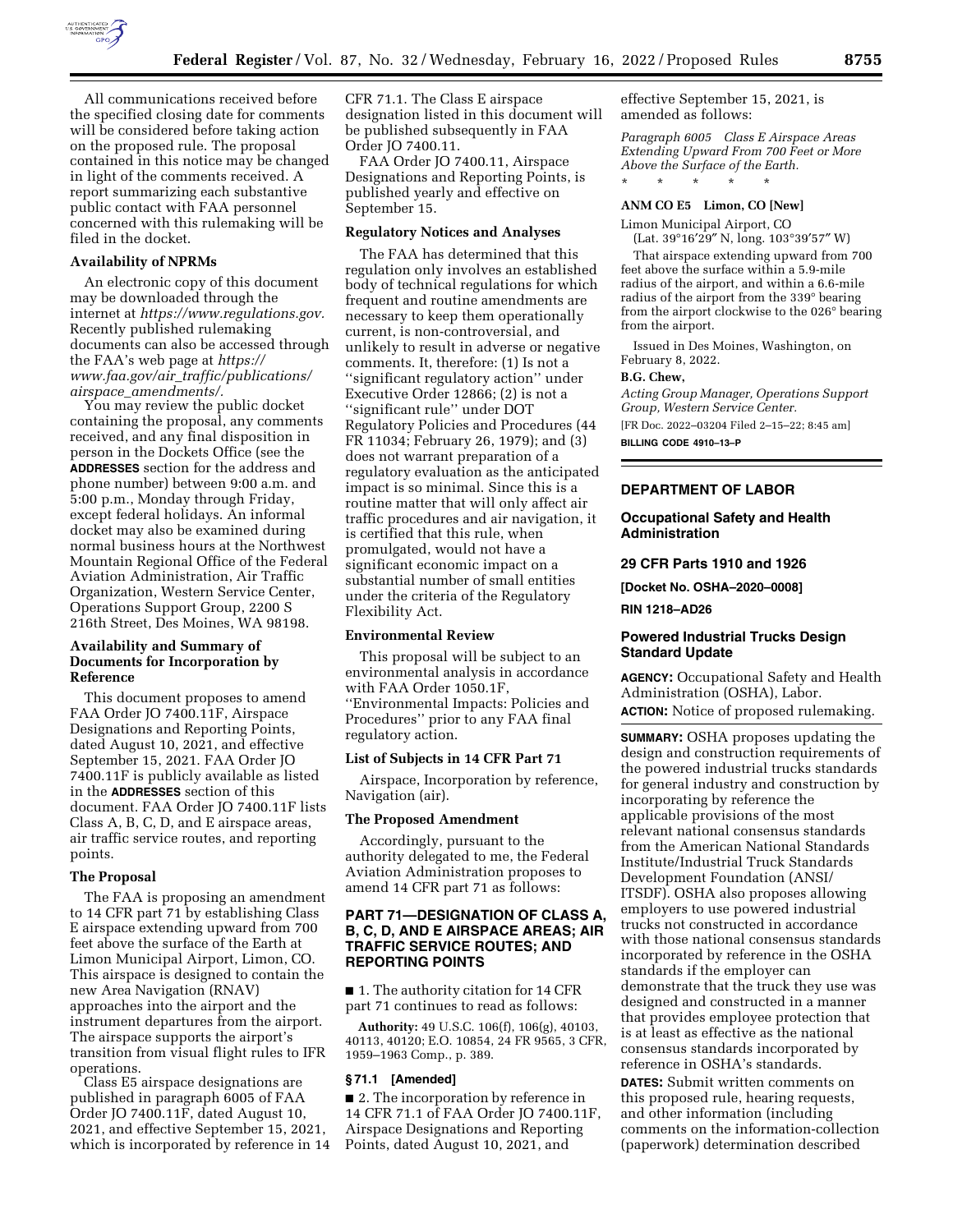under section III.C. of the preamble) by May 17, 2022. All submissions must bear a postmark or provide other evidence of the submission date.

**ADDRESSES:** Comments may be submitted as follows:

*Electronically:* You may submit comments, including attachments, electronically at *[https://](https://www.regulations.gov) [www.regulations.gov,](https://www.regulations.gov)* the Federal eRulemaking Portal. Follow the online instructions for submitting comments.

*Docket:* To read or download comments or other material in the docket go to *[https://](https://www.regulations.gov) [www.regulations.gov.](https://www.regulations.gov)* Documents in the docket are listed in the *[https://](https://www.regulations.gov) [www.regulations.gov](https://www.regulations.gov)* index; however, some information (*e.g.,* copyrighted material) is not publicly available to read or download through this website. All submissions, including copyrighted material, are available for inspection through the OSHA Docket Office. Contact the OSHA Docket Office at (202) 693–2350 (TTY (877) 889–5627) for assistance in locating docket submissions.

*Instructions:* All submissions must include the agency's name and the docket number for this rulemaking (Docket No. OSHA–2020–0008). All comments, including any personal information you provide, are placed in the public docket without change and may be made available online at *[www.regulations.gov.](http://www.regulations.gov)* Therefore, OSHA cautions commenters about submitting information they do not want made available to the public, or submitting materials that contain personal information (either about themselves or others), such as Social Security Numbers and birthdates.

#### **FOR FURTHER INFORMATION CONTACT:**

*General information and press inquiries:* Contact Frank Meilinger, OSHA Office of Communications, telephone: (202) 693–1999, email: *[meilinger.francis2@dol.gov.](mailto:meilinger.francis2@dol.gov)* 

*Technical inquiries:* Contact Kenneth Stevanus, Directorate of Standards and Guidance, telephone: (202) 693–2260; fax: (202) 693–1663; email: *[stevanus.ken@dol.gov.](mailto:stevanus.ken@dol.gov)* 

*Copies of this Federal Register document.* Electronic copies of these documents are available at OSHA's web page at *[https://www.osha.gov.](https://www.osha.gov)*  **SUPPLEMENTARY INFORMATION:** 

# **Table of Contents**

- I. Background
	- A. OSHA's Powered Industrial Truck **Standards**
	- 1. General Industry
	- 2. Construction
	- B. Consensus Standards for Powered Industrial Trucks
- II. Summary and Explanation of the Proposed Revisions to the Powered Industrial Trucks Standards
	- A. Scope of the Proposed Rule
	- B. Proposed Changes
	- 1. Updating References to ANSI B56 Consensus Standards
	- 2. Alternative Method of Compliance for Existing Equipment
	- 3. Alternative Method of Compliance for Equipment Manufactured on or After the Effective Date of the Final Rule
	- 4. Updates to Other Design and Construction Provisions
	- C. Incorporation by Reference and Reasonable Availability of the ANSI Standard to the Public
- III. Procedural Determinations
- A. Legal Considerations
- B. Preliminary Economic Analysis and Regulatory Flexibility Act Certification
- C. OMB Review Under the Paperwork Reduction Act of 1995
- D. Federalism
- E. State Plan States
- F. Unfunded Mandates Reform Act of 1995
- G. Consultation and Coordination With Indian Tribal Governments
- H. Consultation With the Advisory Committee on Construction Safety and Health

#### **I. Background**

This proposed rulemaking is part of a series of regulatory projects by OSHA to update standards to reflect the current versions of consensus and national industry standards (see, *e.g.,* 74 FR 46350, September 9, 2009). These projects include updating or revoking outdated national consensus and industry standards incorporated by reference, and updating regulatory text of current OSHA standards that directly adopted the language of national consensus and industry standards that have now become outdated.

# *A. OSHA's Powered Industrial Truck Standards*

#### 1. General Industry

OSHA's general industry powered industrial trucks standard at 29 CFR 1910.178 contains safety requirements relating to fork trucks, tractors, platform lift trucks, motorized hand trucks, and other specialized industrial trucks powered by electric motors or internal combustion engines. The standard requires that all new powered industrial trucks acquired and used by an employer meet the design and construction requirements established in the American National Standard for Powered Industrial Trucks, Part II, ANSI B56.1–1969. 29 CFR 1910.178(a)(2). In addition, OSHA's standard requires that all approved trucks bear a label or some other identifying mark indicating approval by a nationally recognized testing laboratory, as also required by

paragraph 405 of that same ANSI standard. 29 CFR 1910.178(a)(3).

OSHA initially adopted the powered industrial trucks standard for general industry on May 29, 1971 (36 FR 10613), pursuant to section 6(a) of the Occupational Safety and Health Act of 1970 (OSH Act) (29 U.S.C. 651, 655),1 primarily based on the 1969 edition of ANSI's Safety Standard for Powered Industrial Trucks, B56.1.

#### 2. Construction

In 1971, under section 6(a) of the OSH Act, OSHA adopted existing Federal standards issued under section 107 of the Contract Work Hours and Safety Standards Act as OSHA construction standards (36 FR 7340, April 17, 1971; 36 FR 25232, December 30, 1971), including provisions covering powered industrial trucks used in construction. OSHA's powered industrial trucks standard can be found at 29 CFR 1926.602(c), Lifting and hauling equipment. In the portion relevant to this rulemaking,  $\S 1926.602(c)(1)(v)$ requires that all high-lift rider industrial trucks 2 be equipped with overhead guards that meet the configuration and structural requirements as defined in paragraph 421 in Part II of ANSI B56.1– 1969. Section 1926.602(c)(1)(vi) states that all industrial trucks in use must meet the applicable requirements of design, construction, stability, inspection, testing, maintenance, and operation contained in ANSI B56.1– 1969, Safety Standards for Powered Industrial Trucks.

# *B. Consensus Standards for Powered Industrial Trucks*

Since OSHA adopted the 1969 version of the ANSI B56.1, ANSI has revised its B56.1 consensus standard twelve times (in 1975, 1983, 1988, 1993, 2000, 2004, 2005, 2009, 2012, 2016, 2018, and 2020). Starting in 1978, ANSI reorganized its B56 consensus standard by narrowing the scope of B56.1 to a subset of previously covered equipment and adding new volumes to cover other truck types that had previously been covered under B56.1. Specifically, ANSI B56.1, which originally covered powered industrial trucks generally, now only covers Low Lift and High Lift

<sup>1</sup>Section 6(a) directed OSHA, during the first two years after the OSH Act became effective, to promulgate as an occupational safety and health standard any national consensus standard or any established Federal standard if such promulgation would improve employee safety or health.

<sup>2</sup>A ''high-lift truck'' is defined in ANSI B56.1– 1969, Appendix A, as ''A self-loading truck equipped with an elevating mechanism designed to permit tiering. Popular types are high-lift fork truck, high-lift ram truck, high-lift boom truck, high-lift clamp truck, and high-lift platform truck.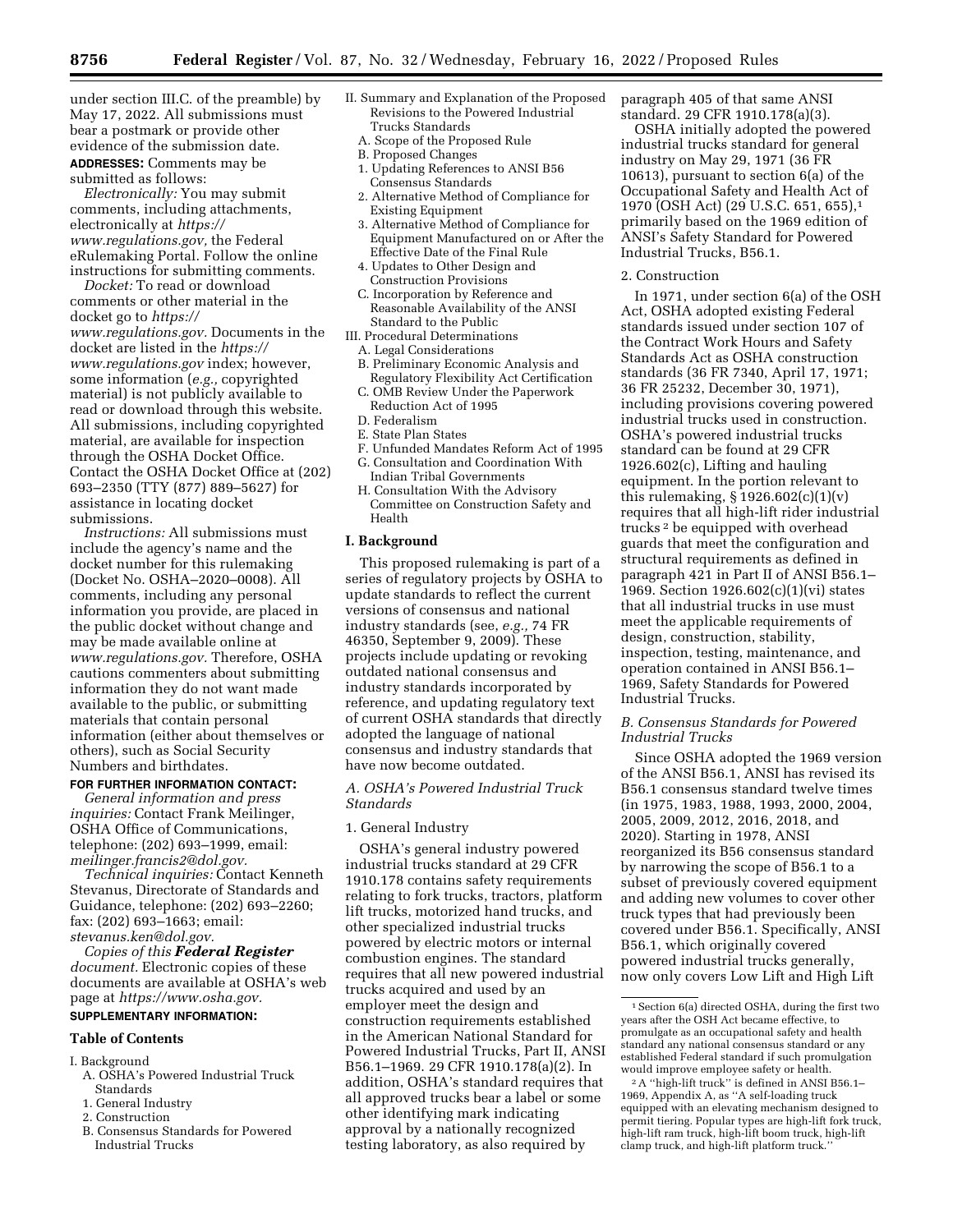Trucks. ANSI B56.5 covers Driverless, Automatic Guided Industrial Vehicles and Automated Functions of Manned Industrial Vehicles; and ANSI B56.6 covers Rough Terrain Forklift Trucks. ANSI has periodically published revisions to each of these B56 volumes, but at intervals different from the B56.1 revisions. As of the date of this notice, the most current editions are ANSI B56.1–2020 (effective March 27, 2022), ANSI/B56.5–2019, and ANSI B56.6– 2021 (effective March 27, 2022).3

Together, these three B56 volumes cover all powered industrial trucks that are currently in the scope of OSHA's standards (§§ 1910.178(a)(1) and  $926.602(c)(1)(vi)$  and encompass all of the equipment originally covered by the consensus standard cited in OSHA's existing standards (ANSI B56.1–1969). OSHA is not aware of any other consensus standards covering powered industrial trucks in its scope, but requests comments on whether any other such standards exist and should be referenced by OSHA.

The following is a summary of each of the ANSI/ITSDF B56 consensus standards discussed in this NPRM.

ANSI/ITSDF B56.1–2020, Safety Standard for Low Lift and High Lift Trucks, defines the safety requirements relating to the elements of design, operation, and maintenance of low lift and high lift powered industrial trucks controlled by a riding or walking operator, and intended for use on compacted, improved surfaces.

ANSI/ITSDF B56.5–2019, Safety Standard for Driverless, Automatic Guided Industrial Vehicles and Automated Functions of Manned Industrial Vehicles, defines the safety requirements relating to the elements of design, operation, and maintenance of powered, not mechanically restrained, unmanned automatic guided industrial vehicles and the system of which the vehicles are a part. It also applies to vehicles originally designed to operate exclusively in a manned mode but which are subsequently modified to operate in an unmanned, automatic mode, or in a semiautomatic, manual, or maintenance mode.

ANSI/ITSDF B56.6–2021, Safety Standard for Rough Terrain Forklift Trucks, defines the safety requirements relating to the elements of design, operation, and maintenance of rough terrain forklift trucks. These trucks are

intended for operation on unimproved natural terrain as well as the disturbed terrain of construction sites.

# **II. Summary and Explanation of the Proposed Revisions to the Powered Industrial Trucks Standards**

This proposed rulemaking would update the references to national consensus standards in OSHA's powered industrial truck design and construction requirements applicable to general industry work (29 CFR 1910.178(a)(2) & (3)) and construction work (29 CFR 1926.602(c)(1)(v) & (vi)). It would also update the general incorporation by reference section for each of these standards (*i.e.,* 29 CFR 1910.6 and 1926.6) to include the same ANSI consensus standards and to note where they can be obtained. OSHA is also proposing an alternative method of compliance for employers that use trucks that are not manufactured in accordance with any of the consensus standards incorporated by reference in the proposed standard.

#### *A. Scope of the Proposed Rule*

The scope of this proposed rulemaking includes the equipment covered by the three ANSI volumes currently in use (B56.1–2020, Low Lift and High Lift Trucks; B56.5–2019, Guided Industrial Vehicles; B56.6–2021, Rough Terrain Forklift Trucks).4 This scope is consistent with OSHA's previous determination made in its 1998 rulemaking that because the initial OSHA standard issued in 1971 had adopted the ANSI B56.1–1969 provisions under section 6(a) of the Act, the scope of § 1910.178 must be the same as the scope of the original source standard, ANSI B56.1–1969. See 63 FR 66255, December 1, 1998 (training standard rulemaking).

This proposed rule only updates the references to the design and construction requirements in the OSHA standards for general industry and construction. Consequently, provisions in OSHA's industrial trucks standards that do not relate to design or construction will continue to reference only the 1969 edition of ANSI B56.1. For example, § 1926.602(c)(1)(vi) includes operator requirements on stability, inspection, testing, maintenance, and operation, which would not be amended in this proposal to reference more current ANSI standards.

Currently,  $\S 1926.602(c)(1)(v)$  requires that all high lift rider industrial trucks used in construction be equipped with overhead guards that meet the configuration and structural requirements in paragraph 421 of ANSI B56.1–1969. The configuration and structural requirements for overhead guards in paragraph 421 are part of the design and construction provisions of ANSI B56.1–1969. Therefore, the proposed rule would also update  $\S 1926.602(c)(1)(v)$  by adding a crossreference to the revised requirements in  $§ 1926.602(c)(1)(vi).$ 

Furthermore, the proposed rule would update § 1910.178(a)(3), which requires that approved trucks bear a label or other identification mark indicating approval by a testing laboratory in accordance with paragraph 405 of ANSI B56.1–1969. The proposed rule would add reference to the latest ANSI provisions in table 1 to § 1910.178(a)(2), but would maintain the current reference to paragraph 405 of ANSI B56.1–1969. OSHA believes that labels and other identification marks on powered industrial trucks have not significantly changed since the adoption of the 1969 edition of ANSI B56.1 and that the nameplates and markings requirements in the latest ANSI versions in table 1 are well established. OSHA invites comments on this aspect of the proposed rule.

#### *B. Proposed Changes*

This proposed rule would update the references in 29 CFR 1910.178(a) and 29 CFR 1926.602(c) to recognize the design and construction requirements in the latest editions of the ANSI B56 consensus standards for powered industrial trucks (*i.e.,* ANSI B56.1–2020, Safety Standards for Low Lift and High Lift Trucks; ANSI B56.5–2019, Safety Standards for Driverless, Automatic Guided Industrial Vehicles and Automated Functions of Manned Industrial Vehicles; ANSI B56.6–2021, Safety Standards for Rough Terrain Forklift Trucks). For both general industry and construction, OSHA would incorporate by reference these latest ANSI B56 consensus standards. The proposed rule would also maintain the existing reference in 29 CFR 1910.178(a) and 29 CFR 1926.602(c) to ANSI B56.1– 1969, but only for trucks manufactured prior to the effective date of the final rule. OSHA is proposing that the final rule will go into effect 30 days after its publication. As part of this rulemaking, OSHA would also add an alternative method of compliance for employers that use trucks that are not manufactured in accordance with any of

<sup>3</sup>Since 2005, the Industrial Truck Standards Development Foundation (ITSDF), an ANSIaccredited standards-developing organization, has developed and published the national consensus standards for industrial trucks. For simplicity, the agency may refer to ANSI/ITSDF standards as ANSI standards throughout this document.

<sup>4</sup>Equipment covered by ANSI B56.7, Safety Standard for Industrial Crane Trucks, was originally covered by ANSI B56.1–1969. However, ANSI B56.7 was discontinued in 1992 and therefore OSHA is not including ANSI B56.7 in this proposed rulemaking.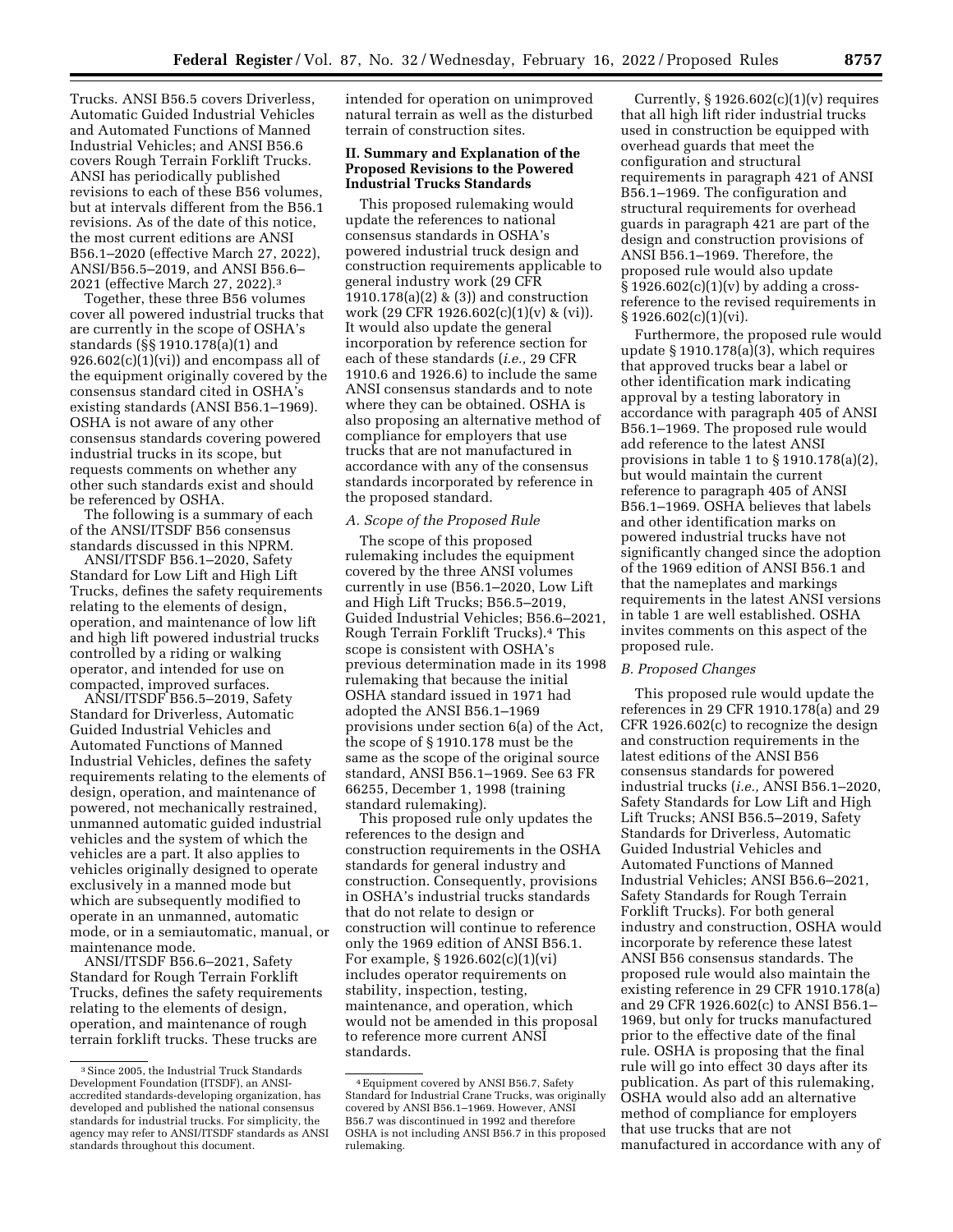the consensus standards incorporated by reference in the proposed standard.

# 1. Updating References to ANSI B56 Consensus Standards

The design and construction compliance requirements in this proposed rule are not identical for trucks manufactured prior to the effective date of the final rule, and for trucks manufactured on or after that date. For both categories of equipment trucks manufactured before, on, or after the effective date of the final rule, the proposed rule would incorporate by reference the most recent versions of the ANSI B56 standards applicable to powered industrial trucks, ANSI B56.1– 2020, ANSI B56.5–2019, and ANSI B56.6–2021, as shown in table 1 to §§ 1910.178(a)(2) and 1926.602(c)(1)(vi). The proposed rule, however, would maintain the current reference to ANSI B56.1–1969 only for equipment manufactured before the effective date of the final rule. Powered industrial trucks manufactured prior to the effective date of the final rule would be required to meet the design and construction requirements established in either (1) the 1969 edition of the ANSI B56.1 consensus standard (*i.e.,*  ANSI B56.1–1969), or (2) the more recent and applicable ANSI B56 standard in table 1 (*i.e.,* ANSI B56.1– 2020, ANSI B56.5–2019, or ANSI B56.6– 2021).

For all powered industrial trucks manufactured on or after the effective date of the final rule, the proposed rule would require that such equipment meet the design and construction requirements established in the applicable ANSI B56 consensus standard in table 1. Because different powered industrial trucks are now covered by different ANSI consensus standards, employers would need to ensure that the equipment they use complies with the applicable ANSI consensus standard in table 1. For example, for trucks manufactured on or after the effective date of the final rule, a high-lift truck must comply with ANSI B56.1–2020; a driverless industrial truck must comply with ANSI B56.5–2019; and a rough terrain forklift must comply with ANSI B56.6–2021.

2. Alternative Method of Compliance for Existing Equipment

For both general industry and construction, OSHA's current design and construction requirements for powered industrial trucks mandate compliance with the ANSI B56.1–1969 standard, but OSHA is aware that over the past decades, manufacturers of this equipment have typically designed and constructed this equipment to comply with more recent editions of the ANSI B56 standards. For example, a high-lift industrial truck manufactured in 1990 would typically be designed and constructed in compliance with ANSI B56.1–1988 rather than B56.1–1969. Consequently, in this proposed rule, OSHA is adding an alternative method of compliance for employers that use trucks manufactured before the effective date of the final rule that do not meet the design and construction requirements established in ANSI B56.1–1969 or in the applicable ANSI standard in table 1. Specifically, for both general industry and construction, the proposed rule would add a provision that allows employers to use powered industrial trucks manufactured before the effective date of the final rule as long as the employer can demonstrate that the design and construction of the truck is at least as protective as those designed and constructed in accordance with ANSI B56.1–1969 or the applicable ANSI standard in table 1. That is, employers would be able to acquire and use powered industrial trucks manufactured before the effective date of the final rule, whether they are designed and constructed in accordance with an ANSI consensus standard or a non-ANSI standard, so long as the employer can demonstrate that their design and construction provide employee protection that is at least equal to the protection provided by trucks that are designed and constructed in accordance with ANSI B56.1–1969 or the applicable ANSI B56 standard in table 1.

OSHA has used a similar approach in some other OSHA standards. For example, in several protective equipment standards (29 CFR 1910.133, 1910.135, and 1910.136; 29 CFR 1915.153, 1915.155, and 1915.156; 29 CFR 1917.91, 1917.93, and 1917.94; 29 CFR 1918.101, 1918.103, and 1918.104; and 29 CFR 1926.100 and 1926.102), the employer must ensure that the protective devices meet the construction requirements of one or more incorporated by reference ANSI standards or, alternatively, must show that the devices are at least as protective as protective devices constructed in accordance with the incorporated by reference ANSI standards.

OSHA has preliminarily determined that powered industrial trucks meeting the design and construction requirements of the applicable ANSI B56.1, B56.5, or B56.6 consensus standards not incorporated by reference in this proposed rule that were published after 1969 and before the applicable consensus standard in table

1, provide employee protection that is at least as protective as those designed and constructed in accordance with ANSI B56.1–1969. For ANSI B56.1, these include the design and construction requirements published in 1975, 1983, 1985, 1986, 1987, 1988, 1989, 1990, 1991, 1992, 1993, 1995, 2000, 2001, 2003, 2004, 2005, 2009, 2012, 2016, and 2018 (OSHA–2020–0008–0002). For ANSI B56.5, these include the design and construction requirements published in 1978, 1988, 1989, 1990, 1991, 1992, 1993, 1994, 2004, and 2012 (OSHA–2020–0008–0003). For ANSI B56.6, these include the design and construction requirements published in 1978, 1987, 1988, 1990, 1991, 1992, 1994, 1998, 2002, 2005, 2005(R11), 2011, and 2016 (OSHA–2020–0008– 0004).5 Hence, for an employer using a truck manufactured after 1969 but before the applicable ANSI standard in table 1 and designed and constructed according to one of these applicable non-incorporated ANSI B56.1, B56.5, and B56.6 consensus standards, the employer would be deemed to be in compliance with the design and construction requirements of the proposed rule.

OSHA has made a similar preliminary determination for the now discontinued ANSI B56.7, Safety Standard for Industrial Crane Trucks. That is, OSHA has determined that powered industrial trucks meeting the design and construction requirements in any version of ANSI B56.7 published between 1969 and 1992 (the date that ANSI provision was discontinued) provide employee protection that is at least as protective as those designed and constructed in accordance with ANSI B56.1–1969. This includes design and construction requirements in ANSI B56.7 published in 1982, 1987, 1988 addendum, and 1988 (reaffirmed in 1992). Thus, for example, an employer using an industrial crane truck designed and constructed in accordance with the 1988 (reaffirmed in 1992) standard would be deemed to be in compliance with the design and construction requirements of this proposed rule.

The agency believes that allowing equipment that complies with the design and construction requirements in these applicable ANSI B56 standards that are not incorporated by reference in this proposed rule would not reduce employee protection but, rather, would enhance employee safety and provide greater flexibility to employers. Thus,

<sup>5</sup>For purposes of this rulemaking, applicable B56 consensus standards published after 1969 and before the consensus standards in table 1 also include those published by the American Society of Mechanical Engineers (ASME) or the ITSDF.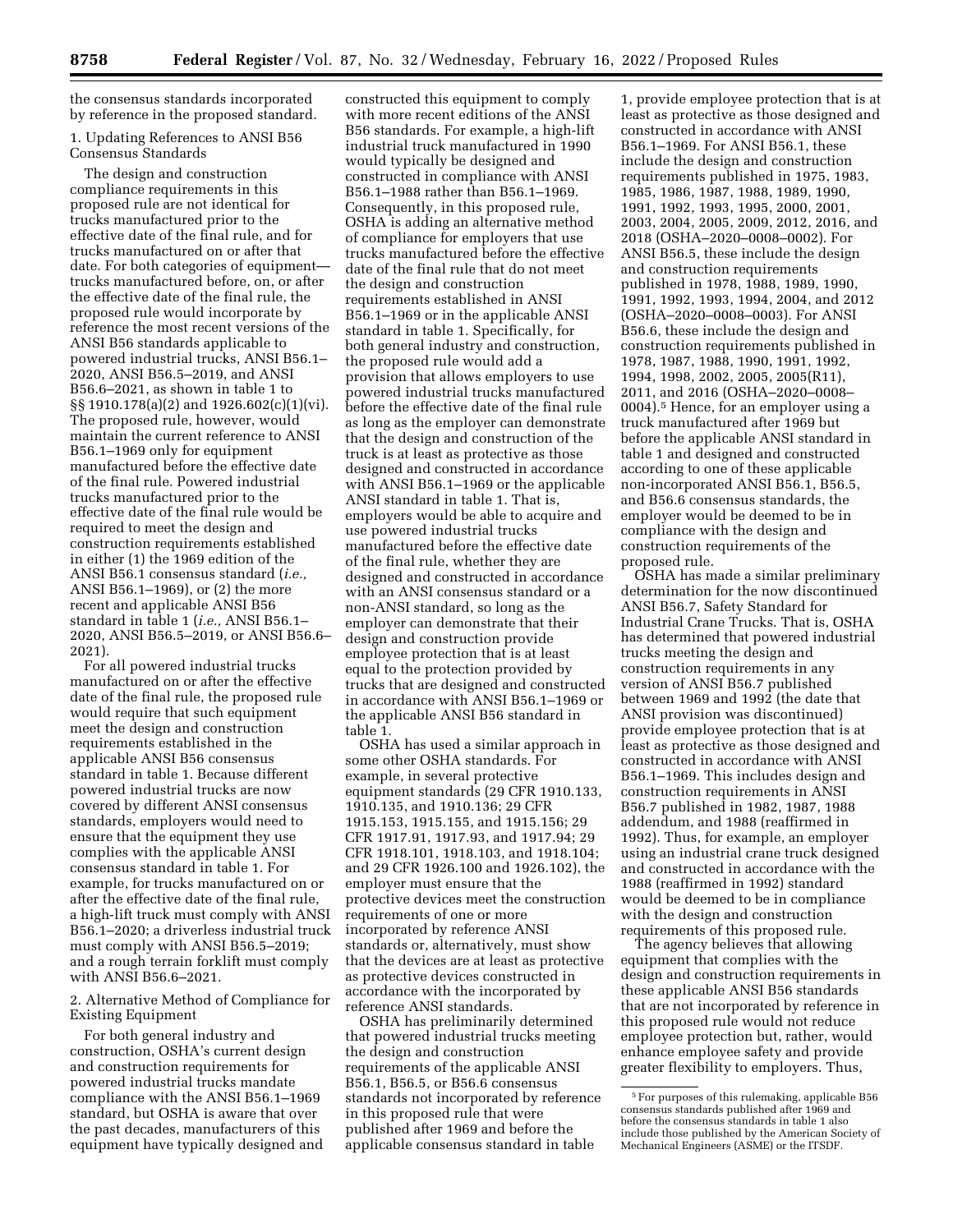under the proposal, an employer with equipment designed and constructed in compliance with one of these standards would be able to show that they are at least as protective as equipment designed and constructed to ANSI B56.1–1969. OSHA invites public comments on powered industrial trucks built to the design and construction specifications in the ANSI B56 standards published after 1969 and before the applicable ANSI B56 standard in table 1, and OSHA's view that their design and construction requirements are at least as protective as the design and construction requirements in ANSI B56.1–1969. OSHA is not aware of any other non-ANSI consensus standards for powered industrial trucks published from 1969 to 2020, nor any powered industrial trucks designed and constructed in accordance with non-consensus standards, but requests comment on whether any other such standards or non-standard trucks exist, whether design and construction requirements in such standards or nonstandard trucks provide equal or greater employee protection, and whether any such non-ANSI standards or nonstandard trucks should be incorporated by reference in the revised OSHA standards for powered industrial trucks.

3. Alternative Method of Compliance for Equipment Manufactured on or After the Effective Date of the Final Rule

The proposed rule also contains an alternative method of compliance for employers that use powered industrial trucks manufactured on or after the effective date of the final rule. As discussed above, OSHA's proposed rule would require these trucks to comply with the design and construction requirements in the applicable ANSI B56 standard in table 1 to §§ 1910.178(a)(2) and 1926.602(c)(1)(vi): ANSI B56.1–2020, ANSI B56.5–2019, or ANSI B56.6–2021. The proposed rule would add another provision that would allow employers to use powered industrial trucks manufactured on or after the effective date of the final rule if they can demonstrate that the design and construction of the trucks are at least as protective as powered industrial trucks that are designed and constructed in accordance with the applicable ANSI B56 standard in table 1. That is, an employer may use a powered industrial truck manufactured on or after the effective date of the final rule, so long as the employer can demonstrate that the design and construction of the truck—whether designed and constructed in accordance with a nonincorporated ANSI standard or a non-ANSI standard—are at least as

protective as a truck designed and constructed in accordance with the applicable ANSI B56 standard: ANSI B56.1–2020, ANSI B56.5–2019, or ANSI B56.6–2021.

ANSI continues to update its B56 standards regularly and it is difficult for OSHA to provide timely corresponding updates in its standards through notice and comment rulemaking. Consequently, there is likely to be a period of years during which OSHA's standards require compliance with an outdated ANSI standard while industrial truck manufacturers are designing and constructing equipment in accordance with the newest ANSI standard or, possibly, other new non-ANSI consensus standards. To address this likely lag in OSHA regulatory updates, this proposal incorporates by references the most current editions of the applicable ANSI B56 standards as shown in table 1, but also would allow employers additional flexibility to use trucks that are manufactured in accordance with future editions of applicable consensus standards, including ANSI B56 standards, if the employers can demonstrate that the design and construction of the truck provides employee protection equal to or greater than the design and construction requirements of the applicable ANSI standard in table 1. OSHA is not aware of any other current non-ANSI consensus standards that would provide equivalent protection to employees, but requests comment on whether any other such standards exist and should be referenced by OSHA in its standards.

OSHA anticipates that consensusstandard issuing bodies will aid in this new flexible approach and want employers to use powered industrial trucks designed and constructed according to the latest editions of their standards. Standard developing bodies typically have a summary of changes section in each new edition and also indicate in the margins where changes from the previous edition were made. The summary of changes also lists those changes they consider significant. These changes are intended to alleviate confusion, provide up-to-date protection for workers using powered industrial trucks, and give employers greater clarity and flexibility in complying with OSHA's standards as ANSI continues to update its standards.

OSHA notes that this proposed compliance alternative is somewhat similar to OSHA's longstanding policies regarding *de minimis* conditions. As set out in OSHA's Field Operations Manual, a *de minimis* condition includes a situation in which an

employer complies with a proposed OSHA standard or a consensus standard rather than with the standard in effect at the time of the inspection, and the employer's action clearly provides equal or greater employee protection. See CPL 02–00–164, p. 4–28 (2020). OSHA documents such conditions as violations, but does not typically cite employers for these conditions. While a *de minimis* condition is still a violation of the standard, even if not cited, under the proposed rule an employer would be in compliance with the OSHA standard by demonstrating that the alternative national consensus standard is equally or more protective.

To assist the employer in demonstrating that trucks designed and constructed in accordance with future national consensus standards provide equal or greater protection, OSHA may consider periodically issuing guidance confirming a future national consensus standard's protectiveness in relation to the relevant ANSI standard listed in table 1. The agency may do this by either responding to the consensusstandard issuing bodies (*e.g.,* ANSI) request for interpretation or some other means.

OSHA invites public comment on any aspect of this proposed rule. The agency is particularly interested in receiving comments on this new proposed approach of allowing trucks manufactured on or after the effective date of the final rule to satisfy the design and construction requirements of OSHA's powered industrial trucks standards if they are manufactured according to a future ANSI B56 standard or future non-ANSI consensus standard, provided that the employer can demonstrate that the design and construction of such trucks are at least as protective as the applicable ANSI standard in table 1 to §§ 1910.178(a)(2) and  $1926.602(c)(1)(vi)$ . Alternatively, should OSHA only require compliance with the design and construction requirements of the incorporated by reference of the applicable ANSI standard in table 1 and only allow for compliance with future consensus standards by incorporating by reference those new consensus standards through notice and comment rulemaking on an ongoing basis as they become available? OSHA also requests comment on what, if any, additional conditions should be required for an employer to make an equivalency showing for purposes of meeting the proposed alternative method of compliance. What should an employer be required to do to demonstrate that a truck is at least as protective as the design and construction requirements of the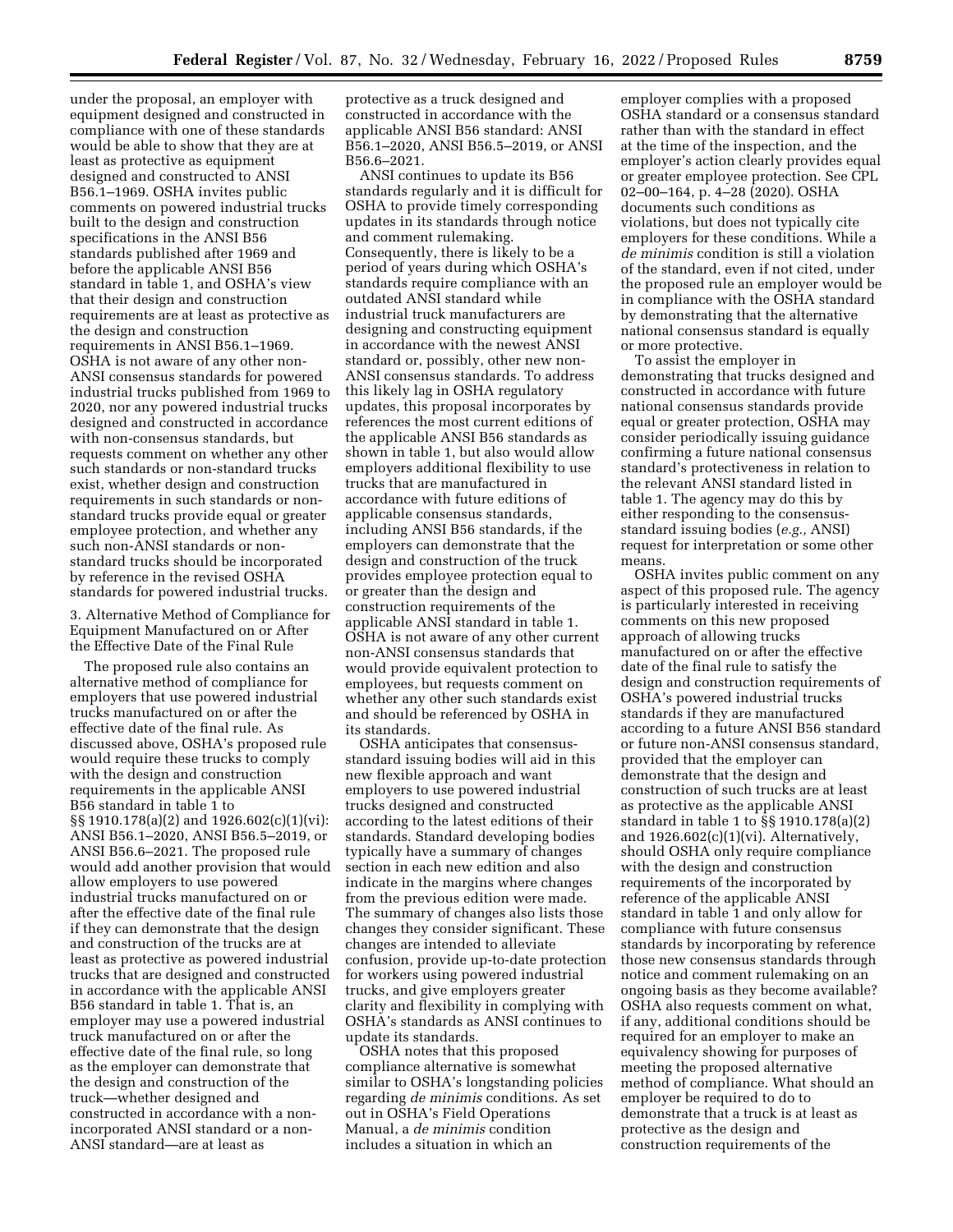applicable ANSI standard in table 1? For section for each of these standards (*i.e.,*  example, would it be sufficient for an employer to rely on the truck manufacturer's certification that the truck is at least as protective as the applicable ANSI standard? What, if any, action should OSHA take to confirm a consensus standard's protectiveness in relation to the design and construction requirements of the relevant ANSI standard in table 1? Relatedly, the agency welcomes comments on whether employers that rely on a future consensus standard should be required to demonstrate that the design and construction requirements of that consensus standard are at least as protective as the design and construction requirements in the applicable ANSI standard in table 1, or whether OSHA should bear the burden of establishing, as part of its prima facie case against an employer, that a powered industrial truck designed and constructed in accordance with a future national consensus standard provides less protection than a truck designed and constructed in accordance with the applicable ANSI standard in table 1.

4. Updates to Other Design and Construction Provisions

Furthermore, in the powered industrial trucks standard for construction,  $\S 1926.602(c)(1)(v)$ includes configuration and structural requirements for overhead guards on high lift rider trucks that are already required by the ANSI B56–1969 standard referenced in § 1926.602(c)(1)(vi). Therefore, the proposed rule would revise  $\S 1926.602(c)(1)(v)$  by replacing the reference to paragraph 421 of ANSI B56.1–1969 with a cross-reference to the design requirements in § 1926.602(c)(1)(vi). This proposed change is not intended to eliminate the existing requirement in the construction standard that high lift rider trucks be equipped with overhead guards; instead, this proposed change aims to align the specific design requirements for overhead guards with the general design and construction requirements in the proposed rule. OSHA invites comment on whether the agency should move forward with this approach or whether it should delete  $\S 1926.602(c)(1)(v)$  given that the design requirements for overhead guards on high lift rider trucks are already covered by § 1926.602(c)(1)(vi).

#### *C. Incorporation by Reference and Reasonable Availability of the ANSI Standard to the Public*

OSHA also proposes to update the general incorporation by reference

29 CFR 1910.6 and 29 CFR 1926.6) to reflect the incorporation of the relevant national consensus standards, summarized in section I.B of this preamble. OSHA believes that the ANSI/ITSDF standards, as well as any applicable ASME standards published after 1969 and before the applicable ANSI consensus standard in table 1 to §§ 1910.178(a)(2) and 1926.602(c)(1)(vi), are reasonably available to interested parties and can be purchased from one of the following sites in pdf form: ANSI (*<https://webstore.ansi.org>*), IHS Standards (*<https://global.ihs.com>*), or TechStreet (*[https://](https://www.techstreet.com) [www.techstreet.com](https://www.techstreet.com)*). If OSHA ultimately finalizes this rule, the agency will make all documents available for review by the public in accordance with OSHA's policies regarding availability of documents incorporated by reference. These documents are typically available in national and regional OSHA offices.

#### **III. Procedural Determinations**

# *A. Legal Considerations*

The purpose of the OSH Act is to achieve to the extent possible safe and healthful working conditions for all employees. 29 U.S.C. 651(b). To achieve this goal, Congress authorized the Secretary of Labor to promulgate and enforce occupational safety and health standards. 29 U.S.C. 654(b), 655(a) and (b). A safety or health standard is a standard which requires conditions, or the adoption or use of one or more practices, means, methods, operations, or processes ''reasonably necessary or appropriate'' to provide safe or healthful employment and places of employment. 29 U.S.C. 652(8). A standard is reasonably necessary or appropriate within the meaning of section 652(8) of the OSH Act when a significant risk of material harm exists in the workplace and the standard would substantially reduce or eliminate that workplace risk. See *Indus. Union Dep't, AFL–CIO* v. *Am. Petroleum Inst.,* 448 U.S. 607 (1980).

Under Section 6(a) of the OSH Act, OSHA was given the authority for a period of two years from the effective date of the Act to adopt national consensus standards and established Federal standards as OSHA standards without following notice and comment rulemaking procedures. 29 U.S.C. 655(a). Congress provided this authority so that OSHA would have a mechanism to begin immediately protecting the Nation's workers through mandatory standards. OSHA's powered industrial truck standards were among the many standards adopted under Section 6(a). Thus Congress determined that these

adopted standards, including the powered industrial power standards, were reasonably necessary or appropriate within the meaning of Section 652(8). Moreover, worker protections under this proposed rule, if finalized, would be equal or greater than under the existing standards because powered industrial truck design and construction would have to be at least as protective as the current regulatory requirements. Accordingly, this proposal does not require an additional significant risk finding (see *Edison Elec. Inst.* v. *OSHA,* 849 F.2d 611, 620 (D.C. Cir. 1988)).

A safety standard must be technologically feasible. See *UAW* v. *OSHA,* 37 F.3d 665, 668 (D.C. Cir. 1994). A standard is technologically feasible when the protective measures it requires already exist, when available technology can bring the protective measures into existence, or when that technology is reasonably likely to develop. See *Am. Iron and Steel Inst.* v. *OSHA,* 939 F.2d 975, 980 (D.C. Cir. 1991). OSHA has preliminarily determined that the revisions in this proposal are technologically feasible because: (1) Existing powered industrial trucks only need to comply with the 1969 version of ANSI's B56.1 standard; (2) existing powered industrial trucks are already manufactured according to an existing applicable ANSI B56 standard; and (3) future powered industrial trucks would only need to comply with the existing applicable ANSI standard in table 1.

A safety standard must also be economically feasible. See *Forging Indus. Ass'n* v. *Secretary of Labor,* 773 F.2d 1436, 1453 (4th Cir. 1985). Such a standard is economically feasible if industry can absorb or pass on the costs of compliance without threatening its long-term profitability or competitive structure. See *ATMI,* 452 U.S. at 530 n. *55; AISI,* 939 F.2d at 980. As described below, OSHA has preliminarily determined that this proposal is economically feasible because it would impose no new costs on employers.

# *B. Preliminary Economic Analysis and Regulatory Flexibility Act Certification*

OSHA has preliminarily determined that this proposed rule will impose no new costs on employers. The proposed rule is intended to accommodate existing industry practices for existing equipment manufacture and design, and to adapt to industry norms for future manufacture and design.

OSHA understands that powered industrial trucks are designed, tested, or manufactured in accordance with the latest version of ANSI B56 consensus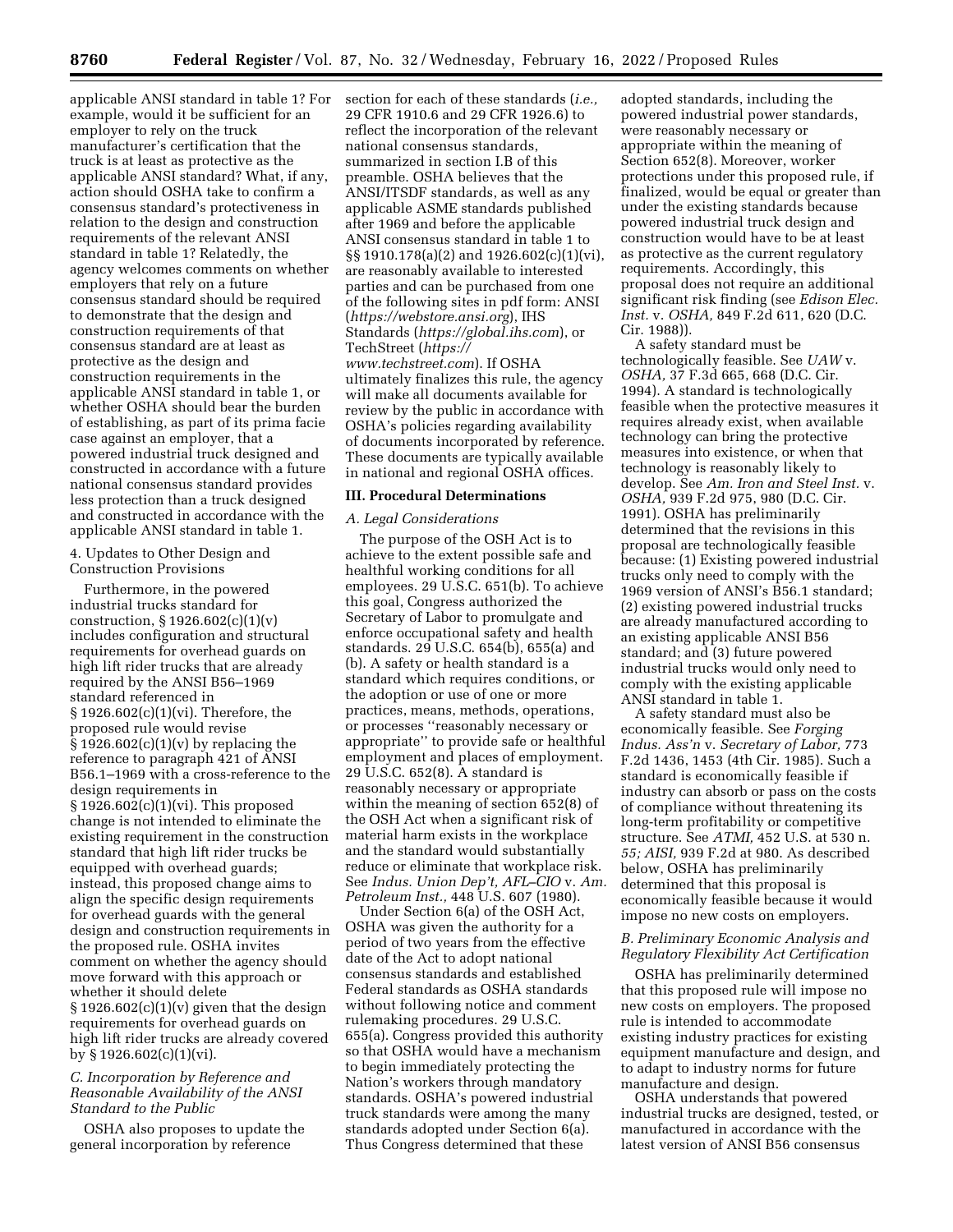standards, and, therefore, believes the proposed updates are consistent with the usual and customary practice of employers in the general and construction industries. Accordingly, the agency determined that incorporating by reference ANSI B56.1a–2018, ANSI B56.5–2019, and ANSI B56.6–2021 will not add a compliance burden for employers. In addition, because OSHA is not removing the reference to the 1969 version of the ANSI standard applicable to previously manufactured equipment, employers will be able to continue following that version of the consensus standard for existing equipment, and thus, employers will not occur any new compliance burdens. Going forward, OSHA anticipates that if standards developing organizations (SDO) were to publish a newer version of ANSI B56 in the future, an employer would need to show that equipment manufactured on or after the effective date of the final rule complied with the design and construction requirements of the applicable consensus standard in table 1 to §§ 1910.178(a)(2) and  $1926.602(c)(1)(vi)$  or that the design and construction requirements of the new SDO standard would be at least as protective as the applicable consensus standard in table 1. OSHA expects that in most cases SDOs would provide guidance to employers regarding this determination whenever the SDO issues a new standard (in order to encourage adoption of the new standard). OSHA also expects that affixing new data plates or markings on equipment or the certification of existing data plates or markings on equipment would be a usual and customary practice by employers when demonstrating compliance with newer versions of the consensus standard. OSHA invites public comment on its preliminary determination that the proposed rule will not result in any additional cost burden on employers. Specifically, the agency invites comment on the economic impacts of any future revisions to the ANSI B56 series of standards that affect equipment manufactured on or after the effective date of the final rule, thereby triggering compliance with the design and construction requirements of the applicable ANSI B56 standard in table 1. The agency also requests public comment on any other issues raised by OSHA's proposed revisions.

OSHA therefore finds that this proposed rule is not economically significant within the context of Executive Order 12866, or a major rule under the Unfunded Mandates Reform

Act or Section 801 of the Small Business Regulatory Enforcement Fairness Act. In addition, this proposed rule complies with Executive Order 13563 because it would allow employers increased flexibility in choosing powered industrial trucks for their employees and allow employers to keep practices that meet the requirements of the existing standard for trucks manufactured prior to the effective date of the final rule. Because the rule would impose no costs, OSHA certifies that it would not have a significant economic impact on a substantial number of small private or public sector entities and would not meet any of the criteria for an economically significant or major rule specified by the Executive order or relevant statutes.

#### *C. OMB Review Under the Paperwork Reduction Act of 1995*

This proposed rule would not establish or revise any collection of information requirements of the Paperwork Reduction Act of 1995, 44 U.S.C. 3501. Accordingly, the agency did not submit an Information Collection Request to Office of Management and Budget (OMB) in association with this rulemaking.

Members of the public may respond to this paperwork determination by sending their written comments to the Office of Information and Regulatory Affairs, Attn: OSHA Desk Officer, Office of Management and Budget, Room 10235, 725 17th Street NW, Washington, DC 20503. The agency encourages commenters to also submit these comments to the rulemaking docket, along with their comments on other parts of this notice of proposed rulemaking. For instructions on submitting these comments and accessing the docket, see the sections of this **Federal Register** document titled **DATES** and **ADDRESSES**.

To make inquiries or to request other information related to information collection, contact Seleda Perryman, Directorate of Standards and Guidance, OSHA, U.S. Department of Labor; telephone: (202) 693–4131; email: *[Perryman.Seleda.M@dol.gov.](mailto:Perryman.Seleda.M@dol.gov)* 

#### *D. Federalism*

OSHA reviewed this notice of proposed rulemaking in accordance with the Executive order on federalism (Executive Order 13132, 64 FR 43255, August 4 1999), which requires that agencies, to the extent possible, refrain from limiting state policy options, consult with states prior to taking any actions that would restrict state policy options, and take such actions only when clear constitutional authority

exists, and the problem is national in scope. Executive Order 13132 provides for preemption of state law only with the expressed consent of Congress. Agencies must limit any such preemption to the extent possible.

Under Section 18 of the OSH Act, 29 U.S.C. 651 *et seq.,* Congress expressly provides that states may adopt, with Federal approval, a plan for the development and enforcement of occupational safety and health standards (29 U.S.C. 667); OSHA refers to states that obtain Federal approval for such a plan as ''State Plan states.'' Occupational safety and health standards developed by State Plan states must be at least as effective in providing safe and healthful employment and places of employment as the Federal standards. 29 U.S.C. 667. Subject to these requirements, State Plan states are free to develop and enforce under state law their own requirements for occupational safety and health standards.

While OSHA drafted this proposed rule to protect employees in every state, Section 18(c)(2) of the OSH Act permits State Plan states and U.S. territories to develop and enforce their own standards for powered industrial trucks provided the requirements in these standards are at least as safe and healthful as the requirements specified in this proposed rule. In summary, this notice of proposed rulemaking complies with Executive Order 13132. In States without OSHA-approved State Plans, any standard developed from this proposed rule would limit State policy options in the same manner as every standard promulgated by OSHA. In States with OSHA-approved State Plans, this rulemaking would not significantly limit State policy options.

#### *E. State Plan States*

When Federal OSHA promulgates a new standard or a more stringent amendment to an existing standard, the 28 States and U.S. territories with their own OSHA-approved occupational safety and health plans must revise their standards to reflect the new standard or amendment. The State standard must be at least as effective as the final Federal standard or amendment and must be promulgated within six months of the publication date of the final Federal rule (29 U.S.C. 667(c)(2); 29 CFR 1953.5(a)).

A State Plan state may demonstrate that a standard change is unnecessary because the State standard is already the same as or at least as effective as the new or amended Federal standard. In order to avoid delays in worker protection, the effective date of the State standard and any of its delayed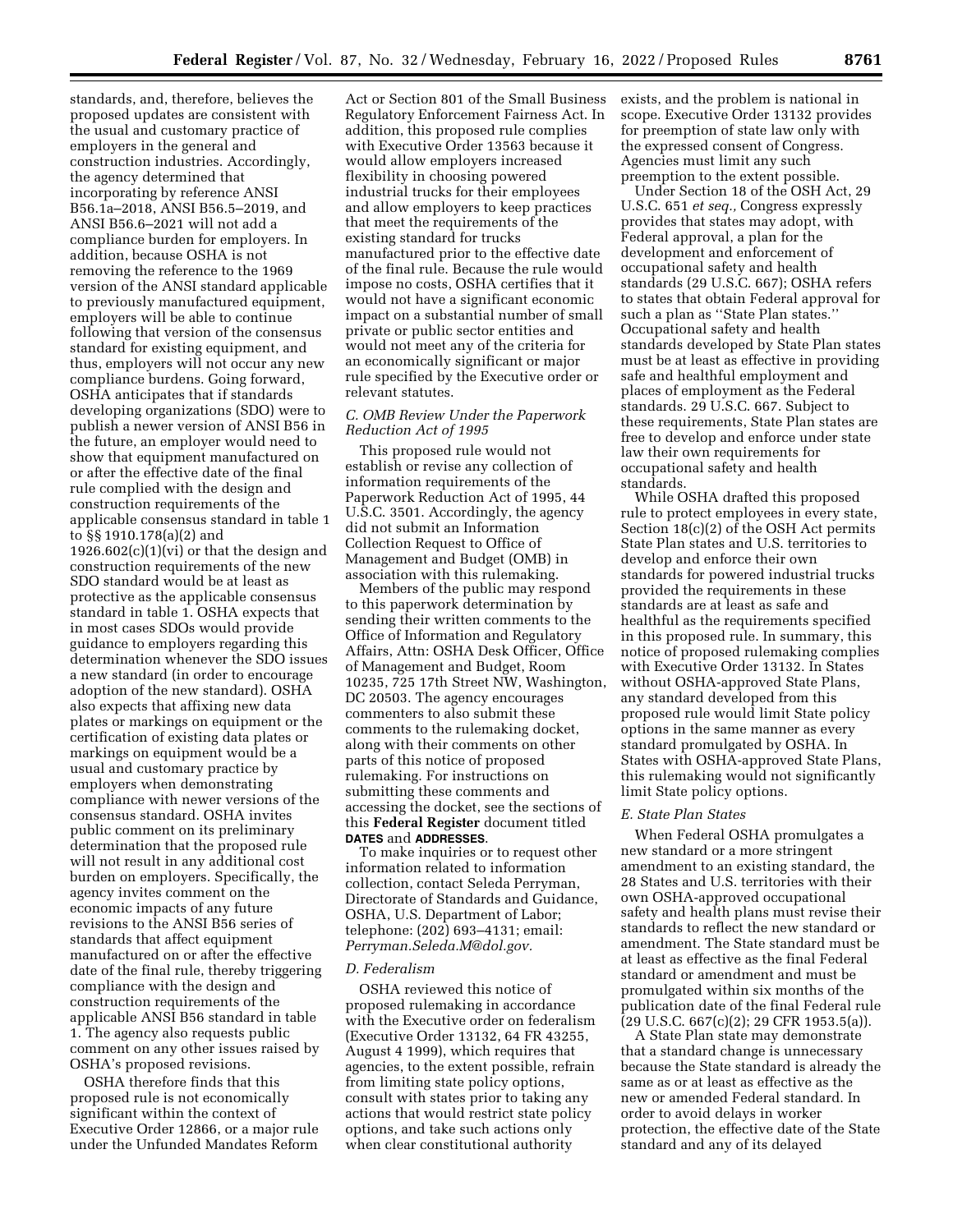provisions must be the date of State promulgation or the Federal effective date, whichever is later. The Assistant Secretary may permit a longer time period if the State timely demonstrates that good cause exists for extending the time limitation (29 CFR 1953.5(a)). Of the 28 States and territories with OSHAapproved State plans, 22 cover public and private-sector employees: Alaska, Arizona, California, Hawaii, Indiana, Iowa, Kentucky, Maryland, Michigan, Minnesota, Nevada, New Mexico, North Carolina, Oregon, Puerto Rico, South Carolina, Tennessee, Utah, Vermont, Virginia, Washington, and Wyoming. Six States and territories cover only public-sector employees: Connecticut, Illinois, Maine, New Jersey, New York, and the Virgin Islands. When OSHA promulgates a new standard or amendment that does not impose additional or more stringent requirements than the existing standard, State Plan states are not required to amend their standards, although OSHA may encourage them to do so.

If OSHA promulgates this proposed rule, employers would be required to ensure that new equipment manufactured on or after the effective date of the final rule complies with the relevant ANSI B56 standard incorporated by reference in table 1 or, alternatively, with a future national consensus standard or no consensus standard provided that the employer can demonstrate that the design and construction of the truck provides at least the same degree of safety as the design and construction requirements of the applicable ANSI standard in table 1. States and territories with approved State Plans would be required to adopt comparable amendments within six months of OSHA's promulgation of the final rule, unless they demonstrate that such a change is not necessary because their existing standards are already the same, or at least as effective, as OSHA's new final rule. State Plans would also be permitted to choose to conform to other proposed revisions, including the proposed provision allowing compliance with other consensus standards that are at least as protective as the applicable consensus standard incorporated by reference. OSHA seeks comment on this assessment of its proposal.

# *F. Unfunded Mandates Reform Act of 1995*

OSHA reviewed this notice of proposed rulemaking according to the Unfunded Mandates Reform Act of 1995 (UMRA), 2 U.S.C. 1501–1571, and Executive Order 13132 (64 FR 43255) (1999). As discussed above in Section

III.B (''Preliminary Economic Analysis and Regulatory Flexibility Certification'') of this preamble, OSHA preliminarily determined that the proposed rule would not impose additional costs on any private-sector or public-sector entity employers.

As noted above under Section III.E (''State Plan States'') of this preamble, OSHA standards do not apply to state or local governments except in states that elected voluntarily to adopt an OSHAapproved state plan. Consequently, this rulemaking does not meet the definition of a ''Federal intergovernmental mandate.'' See 2 U.S.C. 658(5). Therefore, for the purposes of the UMRA, OSHA certifies that this proposed rule would not mandate that state, local, or tribal governments adopt new, unfunded regulatory obligations, or increase expenditures by the private sector of more than \$100 million in any year.

#### *G. Consultation and Coordination With Indian Tribal Governments*

OSHA reviewed this notice of proposed rulemaking in accordance with Executive Order 13175, 65 FR 67249 (2000), and determined that it does not have ''tribal implications'' as defined in that order. If finalized, this rule would not have substantial direct effects on one or more Indian tribes, on the relationship between the Federal Government and Indian tribes, or on the distribution of power and responsibilities between the Federal Government and Indian tribes.

# *H. Consultation With the Advisory Committee on Construction Safety and Health*

Under 29 CFR parts 1911 and 1912, OSHA must consult with the Advisory Committee on Construction Safety and Health (ACCSH), established pursuant to section 107 of the Contract Work Hours and Safety Standards Act (40 U.S.C. 3704), in setting standards for construction work. Specifically, 29 CFR 1911.10(a) requires the Assistant Secretary to provide ACCSH with a draft proposed rule (along with pertinent factual information) and give ACCSH an opportunity to submit recommendations. See also 29 CFR 1912.3(a).

On July 1, 2020, OSHA presented its proposal to update the agency's powered industrial trucks standards, including its construction standard at 29 CFR 1926.602, to ACCSH. The Committee subsequently passed a motion recommending that the agency move forward in the rulemaking process. (See the minutes from the meeting, Docket No. 2020–0003).

# **List of Subjects in 29 CFR Parts 1910 and 1926**

Incorporation by reference, Occupational safety and health, Powered industrial trucks.

#### **Authority and Signature**

Douglas L. Parker, Assistant Secretary for Occupational Safety and Health, U.S. Department of Labor, 200 Constitution Avenue NW, Washington, DC 20210, authorized the preparation of this document. OSHA is issuing this document pursuant to 29 U.S.C. 653, 655, and 657; 40 U.S.C. 3701 *et seq.;* 5 U.S.C. 553; Secretary of Labor's Order 8–2020, 85 FR 58393 (2020); and 29 CFR part 1911.

Signed at Washington, DC, on January 7, 2022.

#### **Douglas L. Parker,**

*Assistant Secretary for Occupational Safety and Health.* 

#### **Amendments to Standards**

For the reasons stated above in the preamble, the Occupational Safety and Health Administration proposes to amend 29 CFR parts 1910 and 1926 as follows:

# **PART 1910—[AMENDED]**

#### **Subpart A—[Amended]**

■ 1. The authority citation for subpart A of part 1910 is revised to read as follows:

**Authority:** 29 U.S.C. 653, 655, 657; Secretary of Labor's Order Numbers 12–71 (36 FR 8754), 8–76 (41 FR 25059), 9–83 (48 FR 35736), 1–90 (55 FR 9033), 6–96 (62 FR 111), 3–2000 (65 FR 50017), 5–2002 (67 FR 65008), 5–2007 (72 FR 31159), 4–2010 (75 FR 55355), 1–2012 (77 FR 3912), or 8–2020 (85 FR 58393), as applicable.

Sections 1910.6, 1910.7, 1910.8, and 1910.9 also issued under 29 CFR part 1911. Section 1910.7(f) also issued under 31 U.S.C. 9701, 29 U.S.C. 9a, 5 U.S.C. 553; Pub. L. 106– 113, 113 Stat. 1501A–222; Pub. L. 111–8, 123 Stat. 524, and Pub. L. 111–317, 124 Stat. 3454; and OMB Circular A–25 (58 FR 38142).

■ 2. Amend § 1910.6 by:

■ a. Redesignating paragraphs (e)(30), (32), and (34) as paragraphs (e)(33), (34), and (35), respectively;

■ b. Adding new paragraph (e)(30), paragraph (e)(31), and new paragraph (e)(32); and

■ c. In newly redesignated paragraph  $(e)(34)$ , removing "1910.266 $(e)(2)(i)$ " and adding ''§ 1910.266(e)(2)(i)'' in its place.

The additions read as follows:

#### **§ 1910.6 Incorporation by reference.**

\* \* \* \* \*  $(e) * * * *$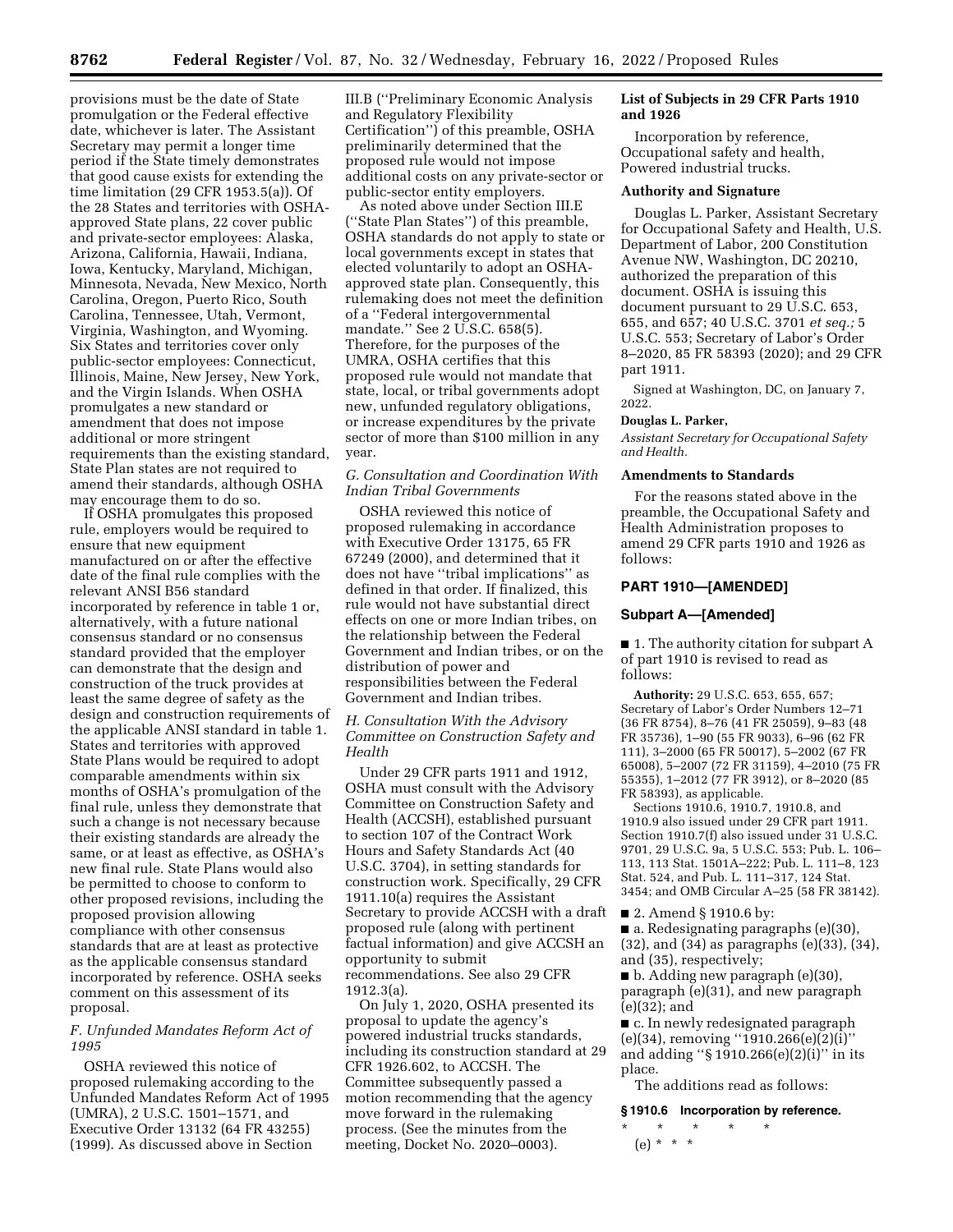(30) ANSI/ITSDF B56.1–2020, Safety Standards for Low Lift and High Lift Trucks; IBR approved for § 1910.178(a).

(31) ANSI/ITSDF B56.5–2019, Safety Standard for Driverless, Automatic Guided Industrial Vehicles and Automated Functions of Manned Industrial Vehicles; IBR approved for § 1910.178(a).

(32) ANSI/ITSDF B56.6–2021, Safety Standard for Rough Terrain Forklift Trucks; IBR approved for § 1910.178(a). \* \* \* \* \*

# **Subpart N—[Amended]**

■ 3. The authority citation for subpart N of part 1910 is revised to read as follows:

**Authority:** 29 U.S.C. 653, 655, 657; Secretary of Labor's Order No. 12–71 (36 FR 8754), 8–76 (41 FR 25059), 9–83 (48 FR 35736), 1–90 (55 FR 9033), 6–96 (62 FR 111), 3–2000 (65 FR 50017), 5–2002 (67 FR 65008), 5–2007 (72 FR 31159), 4–2010 (75 FR 55355), 1–2012 (77 FR 3912), or 8–2020 (85 FR 58393), as applicable; and 29 CFR part 1911.

 $\blacksquare$  4. Amend § 1910.178 by revising paragraphs (a)(2) and (3) to read as follows:

#### **§ 1910.178 Powered industrial trucks.**

# $(a) * * * *$

(2)(i) All powered industrial trucks manufactured before [DATE 30 DAYS AFTER PUBLICATION OF THE FINAL RULE] and used by an employer shall meet the design and construction requirements for powered industrial trucks established in either:

(A) The ''American National Standard for Powered Industrial Trucks, Part II, ANSI B56.1–1969,'' which is

incorporated by reference in § 1910.6; or (B) The applicable ANSI B56 standard in table 1 to this paragraph (a)(2).

(ii) Powered industrial trucks

manufactured before [DATE 30 DAYS AFTER PUBLICATION OF THE FINAL RULE] that the employer can demonstrate are at least as protective as powered industrial trucks that are designed and constructed in accordance with one of the consensus standards listed in paragraph (a)(2)(i) of this section will be deemed to be in compliance with the requirements of paragraph (a)(2)(i) of this section.

(iii) All powered industrial trucks manufactured on or after [DATE 30 DAYS AFTER PUBLICATION OF THE FINAL RULE] and used by an employer shall meet the design and construction requirements for powered industrial trucks established by the applicable ANSI B56 standard in table 1 to this paragraph (a)(2).

(iv) Powered industrial trucks manufactured on or after [DATE 30 DAYS AFTER PUBLICATION OF THE FINAL RULE] that the employer can demonstrate are at least as protective as powered industrial trucks that are designed and constructed in accordance with the applicable ANSI B56 standard in table 1 to this paragraph (a)(2) will be deemed to be in compliance with the requirements of paragraph (a)(2)(iii) of this section.

# TABLE 1 TO PARAGRAPH (a)(2)

Design and construction requirements for powered industrial trucks in ANSI B56 1 ANSI/ITSDF B56.1—2020, Safety Standard for Low Lift and High Lift Trucks.

ANSI/ITSDF B56.5—2019, Safety Standard for Driverless, Automatic Guided Industrial Vehicles and Automated Functions of Manned Industrial **Vehicles** 

ANSI/ITSDF B56.6—2021, Safety Standard for Rough Terrain Forklift Trucks.

1 Incorporated by reference, see § 1910.6.

(3) Approved trucks shall bear a label or some other identifying mark indicating approval by the testing laboratory. See paragraph (a)(7) of this section and paragraph 405 of ANSI B56.1–1969 or the design and construction requirements of the applicable ANSI B56 standard in table 1 to paragraph (a)(2) of this section, which require powered industrial trucks that are accepted by a nationally recognized testing laboratory to be so marked.

\* \* \* \* \*

# **PART 1926—[AMENDED]**

#### **Subpart A—[Amended]**

■ 5. The authority citation for subpart A of part 1926 is revised to read as follows:

**Authority:** 40 U.S.C. 3701 *et seq.;* 29 U.S.C. 653, 655, 657; Secretary of Labor's Order No. 12–71 (36 FR 8754), 8–76 (41 FR 25059), 9– 83 (48 FR 35736), 1–90 (55 FR 9033), 6–96 (62 FR 111), 3–2000 (65 FR 50017), 5–2002 (67 FR 65008), 5–2007 (72 FR 31160), 4–2010 (75 FR 55355), 1–2012 (77 FR 3912), or 8– 2020 (85 FR 58393), as applicable; and 29 CFR part 1911.

 $\blacksquare$  6. Amend § 1926.6 by adding paragraphs (e)(17) through (19) to read as follows:

#### **§ 1926.6 Incorporation by reference.**

# \* \* \* \* \* (e) \* \* \* (17) ANSI/ITSDF B56.1–2020, Safety Standards for Low Lift and High Lift

Trucks; IBR approved for § 1926.602(c). (18) ANSI/ITSDF B56.5–2019, Safety Standard for Driverless, Automatic Guided Industrial Vehicles and Automated Functions of Manned Industrial Vehicles; IBR approved for § 1926.602(c).

(19) ANSI/ITSDF B56.6–2021, Safety Standard for Rough Terrain Forklift Trucks; IBR approved for § 1926.602(c).

\* \* \* \* \*

# **Subpart O—[Amended]**

■ 7. The authority citation for subpart O of part 1926 is revised to read as follows:

**Authority:** 40 U.S.C. 333; 29 U.S.C. 653, 655, 657; Secretary of Labor's Order No. 12– 71 (36 FR 8754), 8–76 (41 FR 25059), 9–83 (48 FR 35736), 1–90 (55 FR 9033), 6–96 (62 FR 111), 5–2007 (72 FR 31159), 4–2010 (75 FR 55355), 1–2012 (77 FR 3912), or 8–2020

(85 FR 58393), as applicable. Section 1926.602 also issued under 29 CFR part 1911.

■ 8. Amend § 1926.602 by revising paragraph  $(c)(1)(v)$  and  $(vi)$  to read as follows:

#### **§ 1926.602 Material handling equipment.**

- \* \* \* \* \*
	- (c) \* \* \*
- $(1) * * * *$

(v) All high-lift rider industrial trucks shall be equipped with overhead guards which meet the design requirements provided in paragraph (c)(1)(vi) of this section.

(vi)(A) All industrial trucks manufactured before [DATE 30 DAYS AFTER PUBLICATION OF THE FINAL RULE] and used by an employer shall meet the design and construction requirements for powered industrial trucks established in either:

(*1*) The ''American National Standard for Powered Industrial Trucks, Part II, ANSI B56.1–1969,'' which is incorporated by reference in § 1926.6; or

(*2*) The applicable ANSI B56 standard

in table 1 to this paragraph (c)(1)(vi). (B) Powered industrial trucks

manufactured before [DATE 30 DAYS AFTER PUBLICATION OF THE FINAL